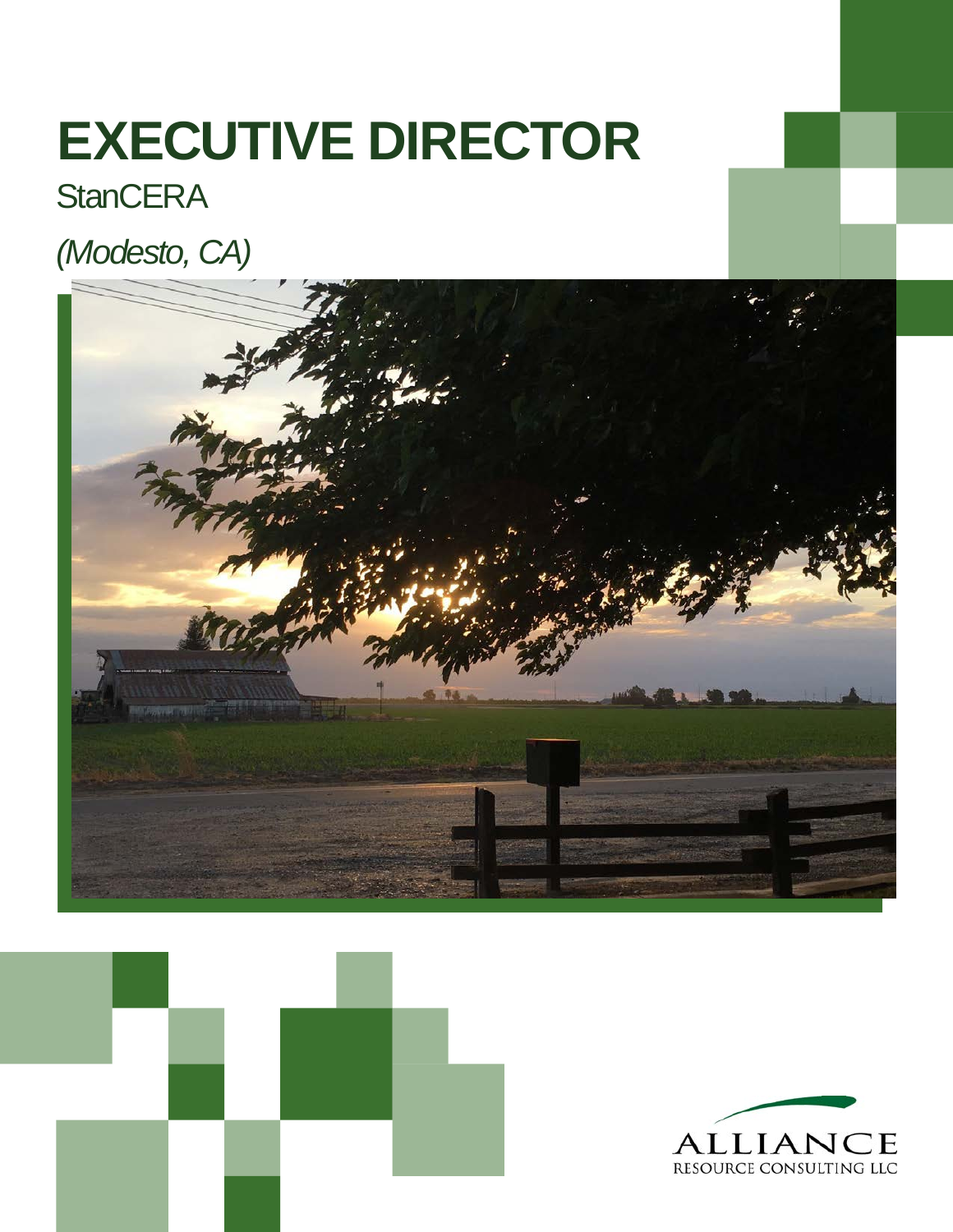# ALLIANCE<br>resource consulting llc



#### **THE ORGANIZATION**

The Stanislaus County Employees' Retirement Association (StanCERA) is a public employees retirement system operating under the County Employees [Retirement Law of 1937](https://www.stancera.org/wp-content/uploads/2020/02/2017-1937Act-Law-Book.pdf), Government Code Section 31450 et. seq. and the [California Public Employees' Pension Reform Act \(PEPRA\).](https://www.stancera.org/pepra-and-irs-decision-trees/)

The association administers the retirement benefits for employees of Stanislaus County, City of Ceres, Superior Court, East Side Mosquito Abatement District, Stanislaus Council of Governments (StanCOG), Keyes Community Services District, Salida Sanitary District, Hills Ferry Cemetery District, Stanislaus Regional Transit Authority, and the Stanislaus County Water Authority, all located in Stanislaus County.

StanCERA's nine member Board of Retirement and management staff are fiduciaries of the pension trust fund. Under the California Constitution, the Fiduciary Net Position can only be used for the exclusive benefit of plan participants and their beneficiaries. With total assets of approximately \$2.8 billion and an 86% funded ratio, management believes the Plan remains in a very strong financial position to meet its obligations to the Plan participants and beneficiaries.

To learn more, go to: <https://www.stancera.org>

### **THE POSITION**

Serving at the direction of the Board of Retirement, the Executive Director is responsible for the overall management and administration of the Stanislaus County Employees' Retirement Association (StanCERA) system. This individual provides leadership to a team of 14 full-time and 3 part-time employees and directly manages leadership from 4 the functional areas in the Organization: Investments, Member & Employer Services, Fiscal and Business/Operations. Primary focus areas include:

- Serve as the liaison between the Board and staff
- Assume overall responsibility for the day-to-day management of the system and staff, as well as implementation of policies adopted by the Board
- Inform the Board of legislative initiatives and other issues affecting the public retirement industry and presents recommended solutions to address them
- Coordinate the activities of contractors, money managers, consulting firms, actuarial firms, and custodians on behalf of the Board
- Prepare, administer and monitor the annual budget, and administer the resources needed to operate StanCERA
- Oversee the publication of informational material on retirement laws, policies, procedures, employee benefits, written materials and newsletters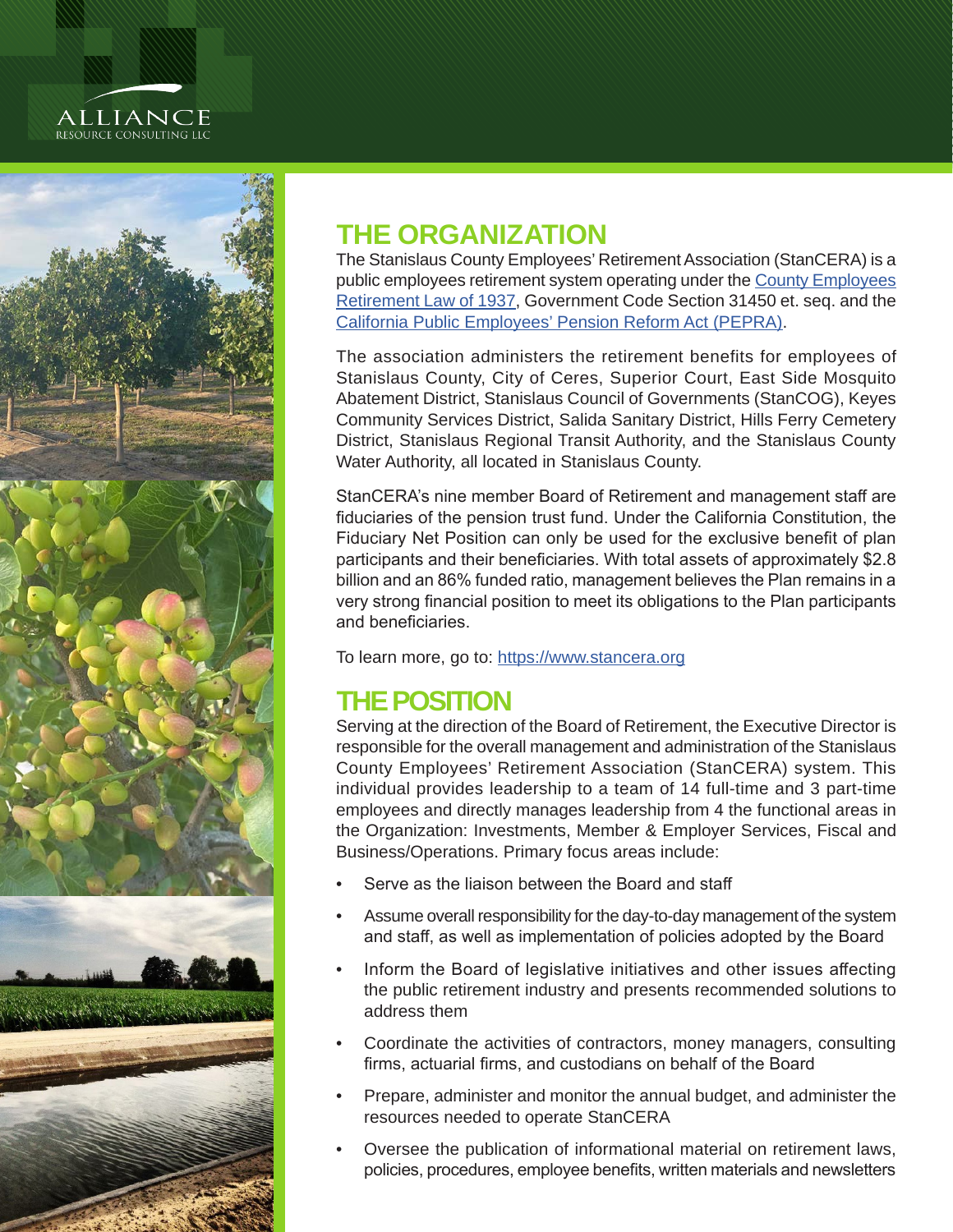# **EXECUTIVE DIRECTOR**

**StanCERA** 

• Evaluate and monitor financial, actuarial, investment, custodial, consultant and other contractors or such matters for the Board and recommend and participate in searches and selection of new or replacement contractors

This is an at-will position.

#### **THE IDEAL CANDIDATE**

StanCERA is seeking a proven leader with excellent oral and written communication skills to serve as Executive Director. The ideal candidate is able to explain and deliver to various constituents and the Board of Retirement, semi-complex information such as legislation, investments, and pension administration principles and is a hands-on problem solver with strong organizational, administrative, and analytical skills and abilities. They are straightforward and trustworthy and work effectively with Board members and plan sponsors. They build positive relationships with their peers and stay abreast of emerging issues. Above all, they are devoted to ensuring that StanCERA's members receive excellent customer service.

The best qualified candidate will have experience working in a public, defined benefit, pension system that provides pension, disability, and death benefits. Prior involvement in budget development, preparing public financial statements/Comprehensive Annual Financial Reports (CAFRs) is highly desired as is exposure to working with actuaries, auditors, and other professionals that provide key support to public pension systems. Experience working with California 1937 Act plans is preferred.

#### **Minimum Qualifications**

Any combination of experience and education that would provide the knowledge, skills, and abilities for a person to be successful in this role is qualifying. A typical path would be: graduation from an accredited college or university with a Bachelor's Degree in Public Administration, Business Administration, Accounting, Finance, Economics, or closely related field, along with substantial and relevant management experience in state or local government; OR at least ten (10) years management experience in a 1937 Act system or other defined benefit retirement system of similar or larger size and complexity.

#### **COMPENSATION**

The anticipated starting salary range for the Executive Director is \$200,000 to \$250,000 per year, DOQ. In addition, StanCERA offers a comprehensive benefits package including medical, dental, and vision insurance; term life insurance; accident and critical illness insurance; vacation leave; sick leave; retirement benefits; deferred compensation; professional development support; car allowance; and a moving allowance for out-of-County candidates. Complete details can be found at: [https://www.stancounty.com/riskmgmt/docs/eb-forms/benefit](https://www.stancounty.com/riskmgmt/docs/eb-forms/benefit-summaries.pdf)[summaries.pdf](https://www.stancounty.com/riskmgmt/docs/eb-forms/benefit-summaries.pdf)

#### **HOW TO APPLY**

**Apply on-line** at [www.alliancerc.com](http://www.alliancerc.com) by **July 1, 2022**. For questions and inquiries, please contact Cindy Krebs at [ckrebs@alliancerc.com](mailto:ckrebs@alliancerc.com) or 562-901-0769 x 336.

#### **ALLIANCE RESOURCE CONSULTING LLC**

1 Centerpointe Drive, Suite 440 La Palma, CA 90623